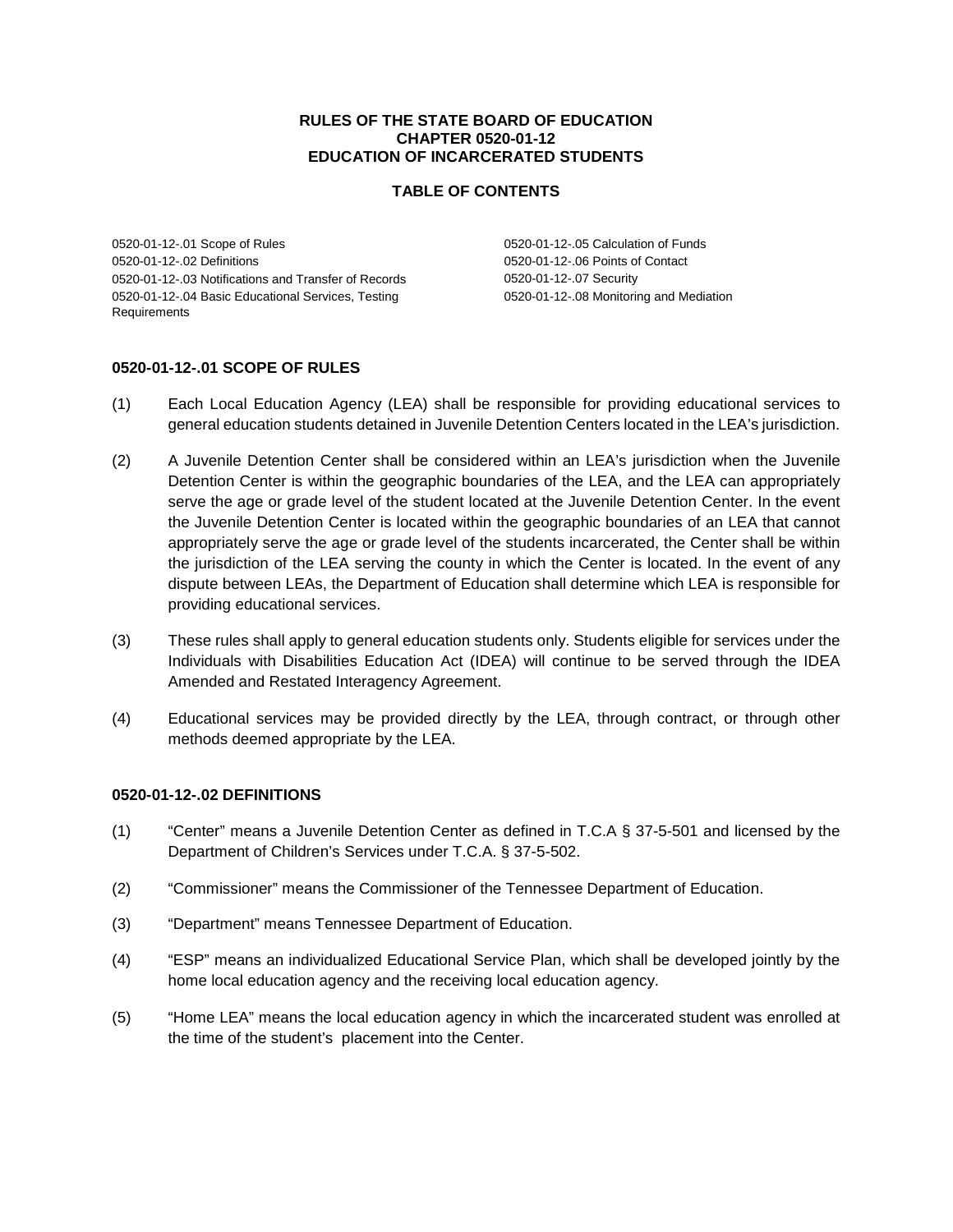- (6) "Instructional Day" means a day when the receiving local education agency is in session and providing classroom instruction based on the receiving local education agency's instructional calendar.
- (7) "LEA" means Local Education Agency.
- 8) "Student" means a youth detained in a Center.
- (9) "Receiving LEA" means the LEA in which the Center is located or the LEA providing educational services to students held in a Center outside of their home LEA.

## **0520-01-12-.03 NOTIFICATIONS AND TRANSFER OF RECORDS FOR STUDENTS HELD IN A CENTER OUTSIDE OF THEIR HOME LEA**

- (1) Once a student has been held in a Center outside of their home LEA for seventy-two (72) hours, the Center shall notify in writing the home LEA, the receiving LEA, and the Department of the name of the student incarcerated, the location of incarceration, and the date the student was incarcerated.
- (2) Students held in a Center outside of their home LEA shall remain enrolled in the home LEA for the purpose of generating BEP funding pursuant to guidelines developed by the Department.
- (3) Once a student has been held in a Center outside of his or her home LEA for five (5) instructional days, the receiving LEA shall request the student's transcripts from the home LEA.
- (4) The home LEA shall ensure the student's educational records are received by the receiving LEA no later than the student's tenth (10<sup>th</sup>) instructional day at the Center.
- (5) No later than the student's fifteenth  $(15<sup>th</sup>)$  instructional day in the Center, the receiving LEA shall work with the home LEA to develop an ESP for the student.
- (6) No later than the student's twentieth  $(20<sup>th</sup>)$  instructional day in the Center, the receiving LEA shall ensure that the student begins receiving educational services in accordance with the ESP.
- (7) When a student receiving general educational services is transferred out of the Center, the Center shall notify the Department of the number of instructional days the student was held.
- (8) The Department shall transfer an amount equal to the per pupil state and local funds generated and required through the Basic Education Program (BEP) from the home LEA to the receiving LEA for the length of instructional days a student was held.
- (9) Upon a student's return to his or her home LEA, the receiving LEA shall return all educational records back to the home LEA.
- (10) If a student held in a Center is enrolled in a charter school, the authorizing LEA shall be the home LEA. The charter school shall work with the home LEA to ensure all requirements regarding the transfer of records and funding are met.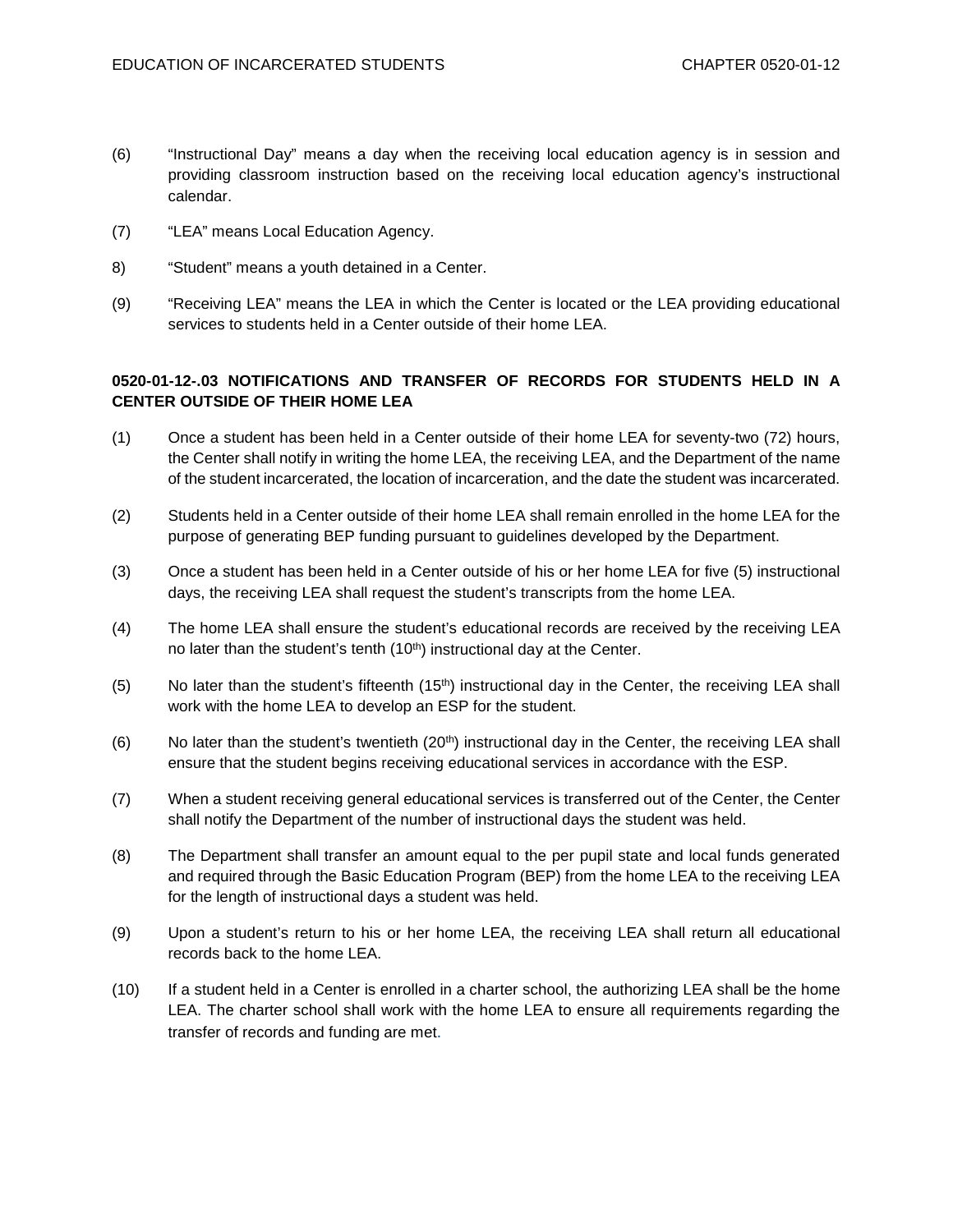# **0520-01-12-.04 BASIC EDUCATIONAL SERVICES AND TESTING REQUIREMENTS FOR PUBLIC SCHOOL STUDENTS HELD IN A CENTER**

- (1) For students held in a Center outside their home LEA, the receiving LEA shall consult with the Center on how the receiving LEA may best provide basic educational services in, at a minimum, English language arts and mathematics for the student.
- (2) Pursuant to the federal *Every Student Succeeds Act*, each Center shall comply with the following testing requirements:
	- (a) Each student shall complete a nationally norm-referenced pre-test approved by the Department, no later than the student's fifth  $(5<sup>th</sup>)$  instructional day at the Center.
	- (b) Each student shall complete a benchmark assessment at least every four (4) weeks the student remains incarcerated in the Center.
	- (c) The receiving LEA shall be responsible for ensuring the required tests are administered.

# **0520-01-12-.05 CALCULATION OF FUNDS FOR STUDENTS HELD IN A CENTER OUTSIDE THEIR HOME LEA**

- (1) The Department shall calculate the funds to be transferred from the home LEA to the receiving LEA.
- (2) These funds shall be an amount equal to the per pupil state and local funds generated and required through the BEP received by the home LEA on a prorated daily basis for the length of the student's incarceration. These funds shall be used for the student's education.

## **0520-01-12-.06 POINTS OF CONTACT**

- (1) The Department, the Department of Children's Services, the receiving LEA, and the home LEA shall each establish a primary point of contact to resolve issues arising under these rules. The receiving LEA's and home LEA's primary point of contact shall be the person currently filling the Attendance Officer position unless the LEA designates another position. Any designation shall be done in writing and sent to the Commissioner for approval.
- (2) The Commissioner or Commissioner's designee shall maintain a list of all the primary points of contact designated in paragraph (1) of this Rule.

## **0520-01-12-.07 SECURITY**

- (1) The Center shall be responsible for providing a secure setting for the education of students. This space shall be adequate in size and conducive to instruction for the number of students required to be educated at the Center.
- (2) The Center shall supply appropriate staff to ensure the safety of students and receiving LEA staff in the Center.